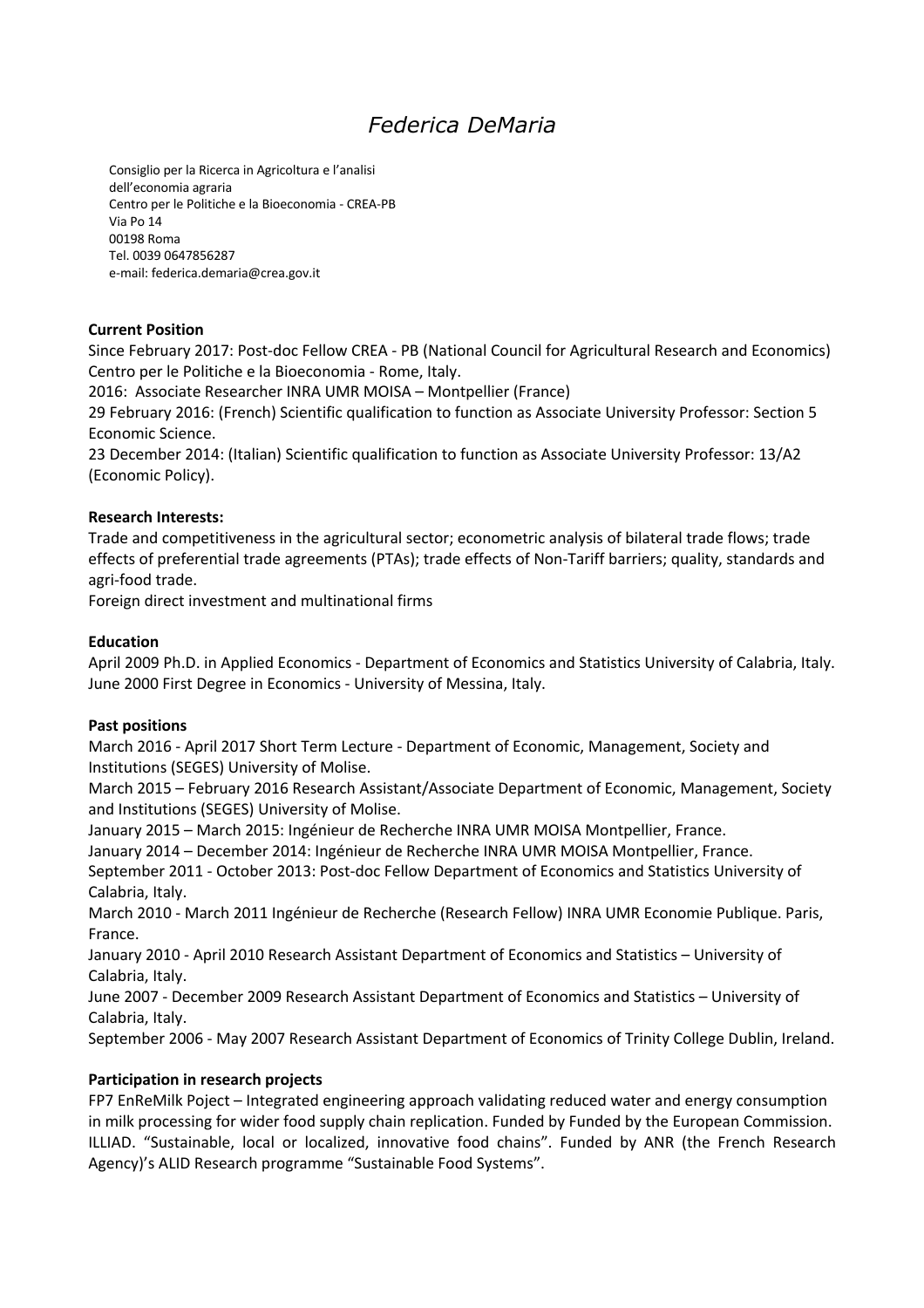Sustain' Apple. Sustainable management of the sanitary and phytosanitary risk in the French produce industry: the case of apple chain." Funded by ANR (the French Research Agency)'s ALID Research programme "Sustainable Food Systems".

FP7 NTM IMPACT. Assessment of the impact of non-tariff measure on the competitiveness of the EU and selected trade partners. Funded by the European Commission.

Prin2007 PUEC&PIEC. European Union policies, economic and trade integration processes and WTO negotiations. Funded by the Italian Ministry of Education, University and Research (Scientific Research Programs of National Relevance 2007).

ANCO2 e VAPRO1A. Piano regionale per le ricorse umane - Piano d'azione 2008 - POR FSE CALABRIA 2007-2013. Funded by Region Calabria (Italy).

FP7 AGFoodTrade. New issues in agricultural food and bioenergy trade.Funded by the European Commission.

Misura 3.7 Azione A del POR Calabria 2000-2006 "Tirocinio di Ricerca". Funded by Region Calabria (Italy). FP6 TradeAG. Agricultural Trade Agreements. Funded by the European Commission.

# **Academic Work Experiences**

- $\checkmark$  2015-2016 Undergraduate course of Political Economy Faculty of Political Science, University of Molise. (54h)
- $\checkmark$  2015-2016 Undergraduate course of Political Economy of International Economics Faculty of Economics, University of Molise. (54h)
- $\checkmark$  2014-2015 Undergraduate course of Political Economy of International Economics Faculty of Economics, University of Molise. (54h)
- $\checkmark$  2009-2010 Undergraduate course of Microeconomics Faculty of Economics, University of Calabria.  $(15 h)$
- √ 2009-2010 Undergraduate course of Microeconomics and Macroeconomics Faculty of Political Science, University of Calabria. (30h)
- $\checkmark$  2009-2010 Undergraduate course of Econometrics Faculty of Economics, University of Calabria.  $(15h)$
- √ 2009-2010 Undergraduate course of Maths for Economics Faculty of Economics, University of Calabria. (2 courses 30h)
- $\checkmark$  2008-2009 Undergraduate course of Microeconomics Faculty of Economics, University of Calabria.  $(15h)$
- √ 2008-2009 Undergraduate course of Microeconomics and Macroeconomics Faculty of Political Science, University of Calabria. (30h)
- √ 2007-2008 Undergraduate course of Microeconomics Faculty of Economics, University of Calabria.  $(15h)$
- √ 2007-2008 Undergraduate course of Microeconomics, Macroeconomics and Regional Economics -Faculty of Political Science, University of Calabria. (30 h)
- $\checkmark$  2005-2006 Undergraduate course of Applied Economics Faculty of Economics, University of Calabria. (15h)

# **Expert and Consultant**

2016 CIHEAM-IAMM "Analysis of the use of market opportunities in the agricultural sector (notably preferential tariff rate quotas) offered to the European Neighbourhood Policy (ENP) countries by current Association Agreements and other autonomous trade agreements with the EU".

# **Publications:**

**ARTICLES:** 

- Lubello P., DeMaria F. and S. Drogue. (Accepted). "Measuring the complexity of complying with  $\bullet$
- phytosanitary standard. The case of French and Chilean fresh apples".
- Carrere, M.; DeMaria, F.; Drogué S. (Forthcoming). "Maximum Residual Levels of Pesticides and Public Health Best Friends or Faux Amis?" Agricultural Economics DOI: 10.1111/agec.12399.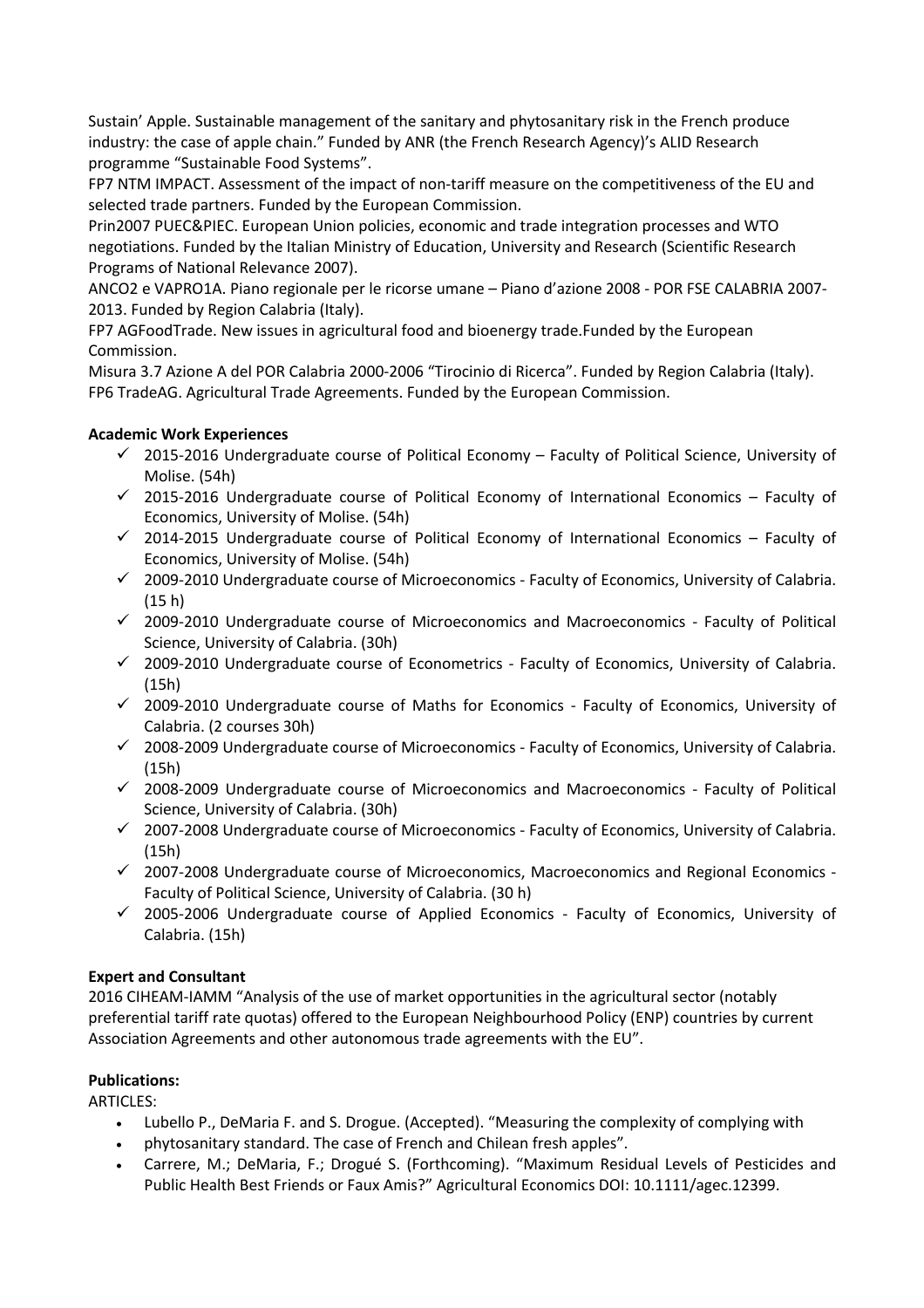- Dell'Atti, S., Trotta, A., Iannuzzi, A.P., DeMaria, F. (2017). "Corporate Social Responsibility  $\bullet$ Engagement as a Determinant of Bank Reputation: An EmpiricalAnalysis". Corporate Social Responsibility and Environmental Management doi: 10.1002/csr.1430
- DeMaria, F., Drogué, S. (2017). "EU Trade Regulation for Baby Food: Protecting Health or Trade?  $\bullet$ The World Economy, 40(7), 1430-1453.
- Cipollina, M., DeMaria, F., Pietrovito, F. (2016). "Innovation: the key to break through trade policies".  $\bullet$ Journal of Industry Competition and Trade, doi: 10.1007/s10842-016-0234-z.
- Drogué S., DeMaria F. (2012). "Pesticides residues and Trade: the Apple of Discord?" Food Policy Vol. 37 (2012) 641-649.
- Aiello, F., Demaria, F. (2012). "Do Trade Preferential Agreements Enhance the Exports of Developing Countries? Evidence from the EU GSP". Economia Internazionale/International Economics N°3 Agosto 2012.
- Agostino, M., Demaria, F., Trivieri F. (2010). "Non-Reciprocal Trade Preferences and the Role of  $\bullet$ Compliance Costs in the Agricultural Sectors: Exports to the EU". Journal of Agricultural Economics, Vol. 61, No. 3, 2010 - 652-679.
- DeMaria F., Drogué, S., Matthews, A. (2008). "Agro-Food Preferences in the EU's GSP Scheme: An Analysis of Changes between 2004 and 2006". Development Policy Review, 26, 6 November 2008.

**CHAPTER IN BOOKS:** 

Agostino, M., Demaria, F., Trivieri F. (2011) "Trade Impact of the EU Trade Preferences: the Role of the Compliance" In: De Benedictis L and Salvatici L (eds) The trade impact of European Union preferential policies: an analysis through gravity models, Berlin/Heidelberg: Springer.

## OTHER:

- Coelho, A., DeMaria, F., Castillo-Giron, V.M. (Accepted). Les déterminants du choix des moyens de paiement dans le financement de la croissance externe des groupes agroalimentaires internationaux. Systèmes alimentaires / Food Systems.
- DeMaria, F. (2017). Limiti di Massimo Residuo, Salute Pubblica, Innovazione e Competitività: Nemici o buoni compagni di viaggio? Politica Agroalimentare N.2 Settembre 2017
- Codron, J.M. DeMaria, F., Drogué, S., Le Gal, P.Y., Lubello, P., Pavez, I., Pissonnier, S., Scandella, D., Vernin, X. (2017). "Management of sanitary and phytosanitary risks in the apple industry: the Sustain'Apple project." Acta Horticulturae Forthcoming.
- DeMaria, F. (2016) "L'internazzionalizzazione in Molise: gli effetti sull'economia". Chapter in a Research Report, Funded by Regione Molise. Department of Economics, Management and Istitutions - University of Molise.
- DeMaria, F., Amuso, V. (2014) "Euro-Mediterranean FTA: An Evaluation of the EU Strategy. A Game Theory Approach". ETSG WP 2014.
- Drogué S., Demaria F. (2013) "Des pommes, des poires et des pesticides: L'impact sur le commerce international de l'hétérogénéité réglementaire en matière de résidus de pesticide". INRA Sciences Sociales ISSN: 1778-4379 Number 3/2012 - Mars 2013.
- DeMaria, F. (2013). Fitosanitari e commercio: le differenze dei Limiti Massimi di Residuo nei vari paesi (Il fattoalimentare.it)
- Demaria, F., Rau, M.-L., Schlueter S. W. (2011) "NTMs and Gravity-Type Models: State of the Art and Analysis of the Literature". Working Paper EU NTM Impact Project 11/01, WP5 download from: http://www.ntmimpact.eu
- Drogué, S., DeMaria, F., Matthews A. (2009) "Evaluation de la Révision du Système Généralisé des Préférences Européen sur les Importations Agroalimentaires en Provenance des Pays En Développement." INRA Sciences Sociales ISSN: 1778-4379, number 3, June 2009.
- Aiello, F. and Demaria, F. (2009) "An Analysis of Bilateral Trade Flows between EU and Mediterranean on Citrus Sector". Research Report, Department of Economics and Statistics -University of Calabria.
- Demaria, F. (2009) "On the Impact of the EU GSP Scheme". Dipartimento di Economia e Statistica -Università della Calabria.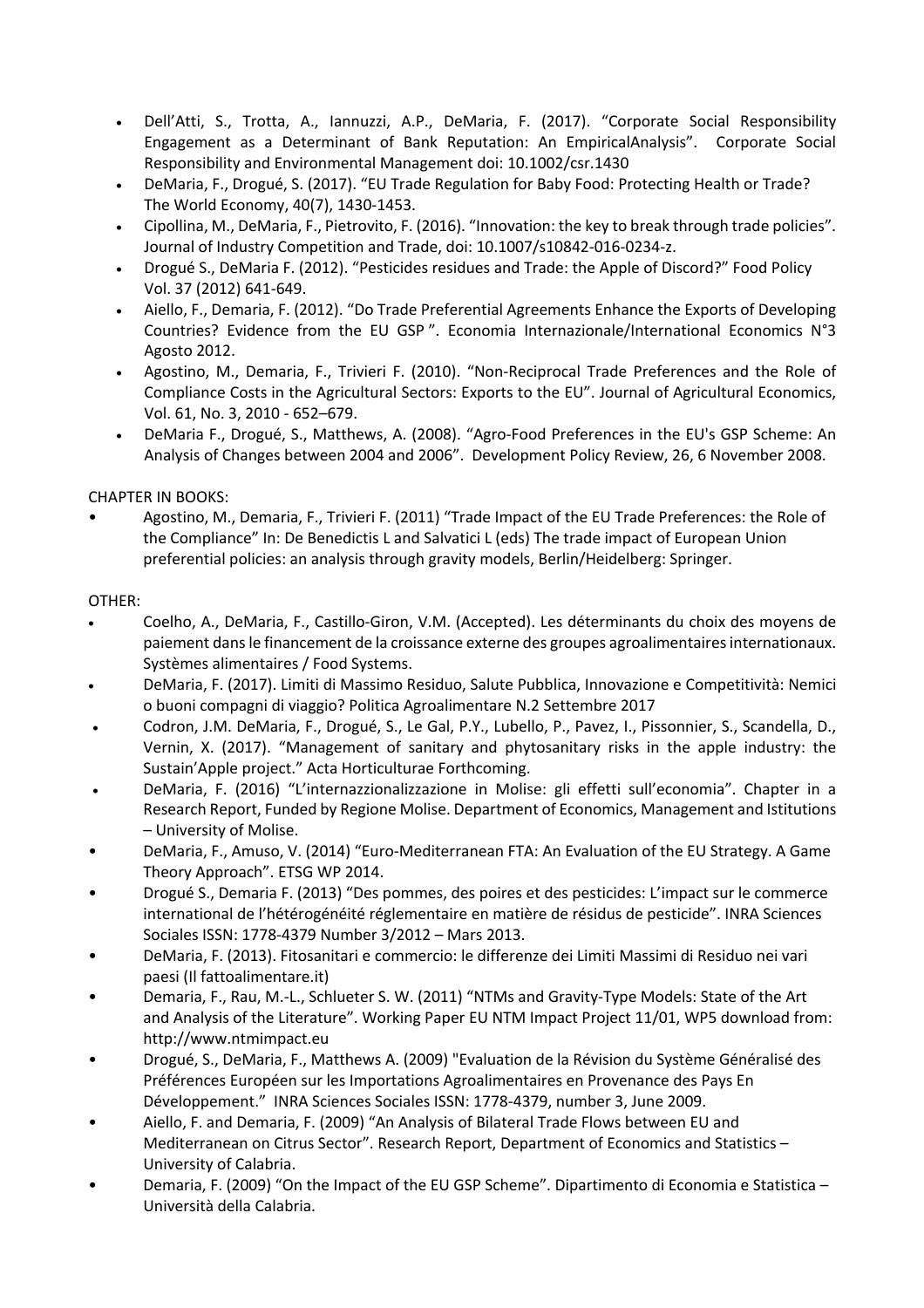#### **Peer review activities**

Agricultural Economics; Food Policy; Review of Agricultural and Environmental Studies; Eastern European Economics; European Research of Management & Business Economics; Emerging Markets Finance and Trade; European Academy of Management and Business Economics; International Journal of Economic Sciences and Applied Research

Reviewer for: European Association of Agricultural Economists 2014 e 2017 Conferences; IFAMA-WICANEM 2016 Conference; International Association Agricultural Economics 2015 Conference; European Association of Agricultural Economists PhD workshop 2015.

## **Conferences**

- 2017: "The effect of sanitary and phytosnaitary barriers on the international apples from France and Chile". XV EAAE Congress Towards Sustainable Agri-Food Systems: Balancing between Markets and Society. August 2017, Parma, Italy.
- 2017: "Cross-border mergers and acquisitions in the wine industry: an examination of its determinants" 11th AAWE Wine Economics Conference, June 2016, Padua, Italy.
- 2016: "Determinants of Payment method in Mergers and Acquisitions in the International Wine Industry" 10th AAWE Wine Economics Conference, June 2016, Bordeaux, France.
- 2016: Effects of sanitary and phytosatinatary barriers on international trade apple" 5th AIEAA Conference 16-17 June, Bologna.
- 2015: "Maximum Residual Levels of Pesticides and Public Health Best Friends or Faux Amis?" International Conference of Agricultural Economist. 8-14 August Milan, Italy.
- 2015: "EU preferences for agri-food products from developing countries winning and losing due to the EU GSP reform 2013". International Conference of Agricultural Economist. 8-14 August Milan, Italy.
- 2015: "Pesticides expenditure in the apple sector: a comparison between Italian and French firms". 4th AIEAA Conference 11-12 June Ancona, Italy.
- 2015: "Measuring cost of compliance: the case of french apple". 4th AIEAA Conference 11-12 June Ancona, Italy.
- 2014: "Trade effects of Preferential Trade Policies: A Hierarchical Regression Approach". European Trade Study Group 11-14 September LMU Munich and Ifo Institute Munich, Germany.
- 2014: "Euro-Mediterranean FTA: An Evaluation of the EU Strategy. A Game Theory Approach". European Trade Study Group 11-14 September LMU Munich and Ifo Institute Munich, Germany.
- 2014: "Are consumers over-protected? A world picture of regulations on pesticide MRL in fruits and vegetables". AIEAA 25-27 June Alghero, Italy.
- 2013: "Trade Policy a Booster Dose for Innovation" European Trade Study Group 12-14 September University of Birmingham, UK.
- 2013: "European Regulation for Baby Food: Protecting Health or Trade?" AIEAA AIEAA 6-8 June Parma, Italy.
- 2012: "Protecting Health or Trade a Dilemma for Baby Food" European Trade Study Group 13-15 September KU Leuven.
- 2011: "Pesticides Residues and Trade, the Apple of Discord". XIIIth Congress of the European Association of Agricultural Economists "Change and Uncertainty" August-September Zurich, Switzerland.
- 2011: "Pesticides Residues and Trade, the Apple of Discord". Seminario INRA UMR Economie Publique Paris (France)
- 2010: "Pesticides Residues and Trade, the Apple of Discord". IATRC 12-14 December, Berkeley, CA.
- 2010: "Do Different Regulation in Maximum Residue Levels of Pesticides Affect
- Trade Competitiveness? The case of apples and Pears". European Trade Study -
- 2010: "Do Trade Preferential Agreements Enhance the Exports of Developing Countries? Evidence from the EU GSP". European Trade Study Group 09-11 September Lausanne, Switzerland.
- 2010: "Do Trade Preferential Agreements Enhance the Exports of Developing Countries? Evidence